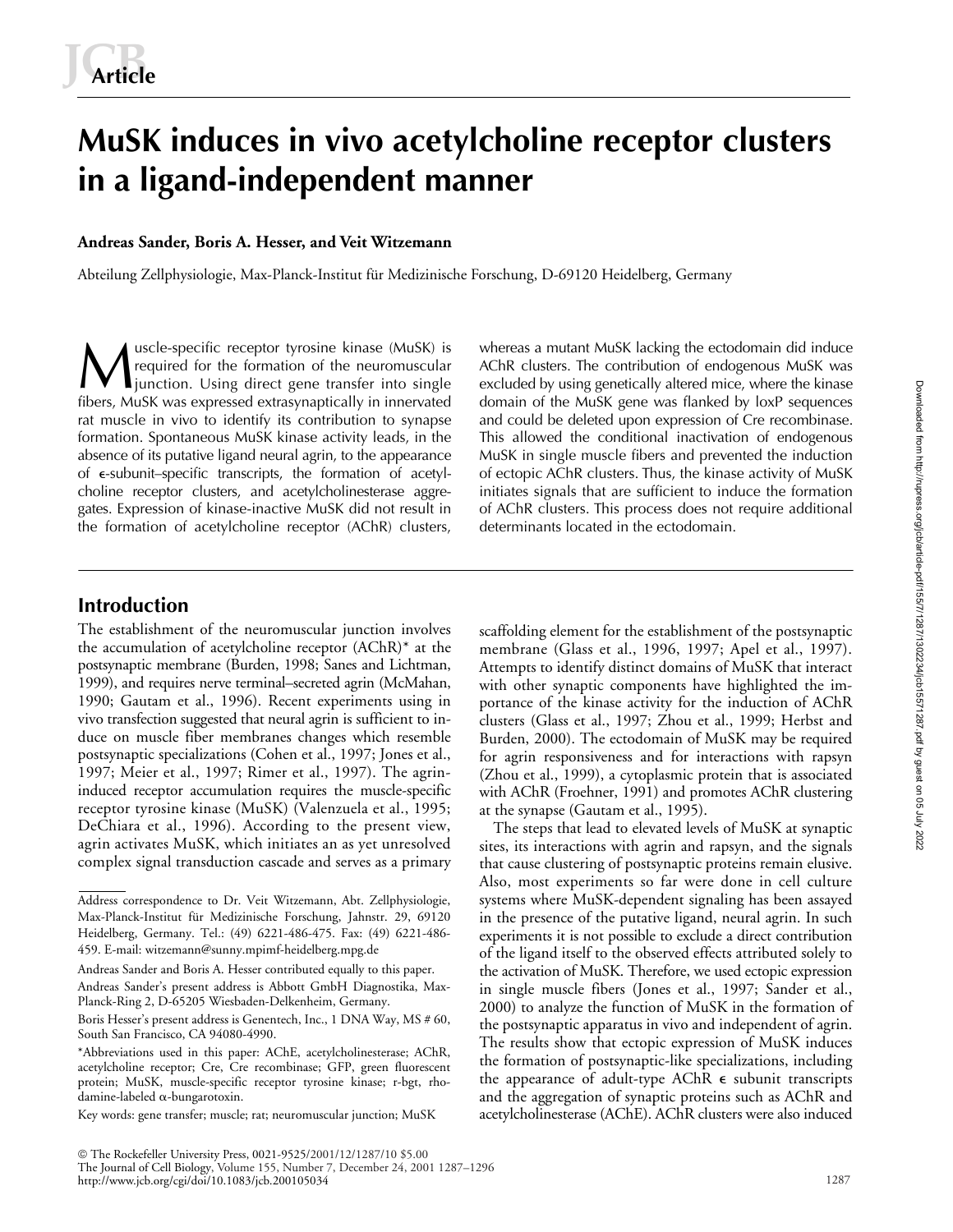

Figure 1. **MuSK induces postsynaptic-like specializations.** (A) Plasmid DNA for nGFP and MuSK was injected ectopically in single muscle fibers of innervated soleus muscles of rats. Muscles were excised 21 d after injection. Green fluorescence of nGFP in single fibers indicated expression of transgenic proteins (unpublished data). AChR clusters induced by MuSK are detected by staining with r-bgt (7 rats were used for DNA injection; a total of 96 fibers were injected and AChR clusters were detected in 61 fibers). (B) Muscle fibers were injected with plasmid DNA for nGFP, MuSK, and rapsyn and analyzed as in A. Expression of MuSK and rapsyn induces AChR clusters comparable to clusters observed in A. 10 rats were used for DNA injection; a total of 138 fibers were injected and AChR clusters were detected in 76 fibers. A and B are projections of confocal images. (C–F) Muscle fibers were injected with plasmid DNA for nGFP, MuSK, and rapsyn. Muscles were excised 28 d after injection and analyzed as in A. (C) Fluorescence microscopic view of r-bgt–labeled AChR, induced by transgenic MuSK. (D) AChE aggregates, visualized according to Koelle and Friedenwald (1949), appear colocalized with the MuSK-induced AChR clusters (3 rats were used for DNA injection and a total of 59 fibers were injected. AChR clusters were detected together with AChE aggregates on 34 fibers). In control-injected fibers, no AChE clusters were detected

by a truncated MuSK form lacking the ectodomain or a form where the ectodomain was replaced by GFP. To exclude any contribution of endogenous MuSK, we employed mutant mice (Hesser, 2000; unpublished data) where MuSK was inactivated conditionally upon expression of transgenic Cre recombinase by direct gene transfer. High resolution analysis revealed that rapsyn–green fluorescent proteins (GFPs), but not MuSK–GFP fusion proteins, were colocalized with AChR clusters. This suggests that a direct physical interaction between rapsyn and MuSK may not be a prerequisite for the formation of AChR clusters. The results show that MuSK activity initiates signals that lead to the formation of AChR clusters, a process which does not require ligand-dependent activation or ectodomain regions. Part of this work was presented in abstract form.

# **Results**

# **Transgenic MuSK, expressed in single muscle fibers, induces AChR clusters and aggregation of AChE**

By direct gene transfer into individual muscle fibers it was shown that agrin induced the formation of ectopic AChR clusters (Cohen et al., 1997; Jones et al., 1997; Meier et al., 1997; Rimer et al., 1997). Using the same approach, it was found that injection of MuSK plasmid DNA alone results in the absence of neural agrin and also in the formation of AChR clusters (Fig. 1 A; Hesser et al., 1999; Jones et al., 1999). MuSK-induced AChR clusters differed, however, from clusters induced following overexpression of neural agrin. Agrin-induced clusters appeared larger in size and more spread out both on the injected fiber as well as on adjacent fibers (Jones et al., 1997; see Figs. 3 and 4). In the case of rapsyn, which is essential for the clustering of AChR at developing synapses (Gautam et al., 1995), we observed that ectopic injection of rapsyn plasmid DNA alone did not induce AChR clustering (unpublished data). Since rapsyn could be linked to MuSK and AChR (Apel et al., 1997), we asked whether MuSK-induced AChR clusters might be altered when expressed in the presence of transgenic rapsyn. Coinjection of MuSK and rapsyn DNA resulted in the formation of AChR clusters (Fig. 1 B) which were similar to the clusters induced by MuSK alone as shown in Fig. 1 A.

Transgenic MuSK mediated not only the formation of AChR clusters (Fig. 1, A–C) but also the accumulation of AChE (Fig. 1 D), which appeared colocalized with AChR clusters. No AChE clusters were detected in control fibers which had been injected with nGFP DNA only. These re-

<sup>(3</sup> rats were used for nGFP DNA injection without MuSK and rapsyn DNA; a total of 66 fibers were injected and 31 fibers were nGFPpositive but without AChR or AChE clusters). (E) Cross-section of muscle region containing fiber with MuSK-induced ectopic AChR clusters. AChR clusters are located in the plasma membrane of the injected muscle fiber. (F) Cross-section, shown in E, was subjected to in situ hybridization using an  $\epsilon$  subunit–specific,  $^{35}$ S-labeled antisense probe. No hybridization signals were detected using sense probes for hybridization (unpublished data). The AChR-expressing fiber contains  $\epsilon$  subunit–specific mRNA (three independent hybridization experiments were performed with thin sections of soleus muscle from two rats; AChR-positive fibers expressed in all cases --subunit transcripts).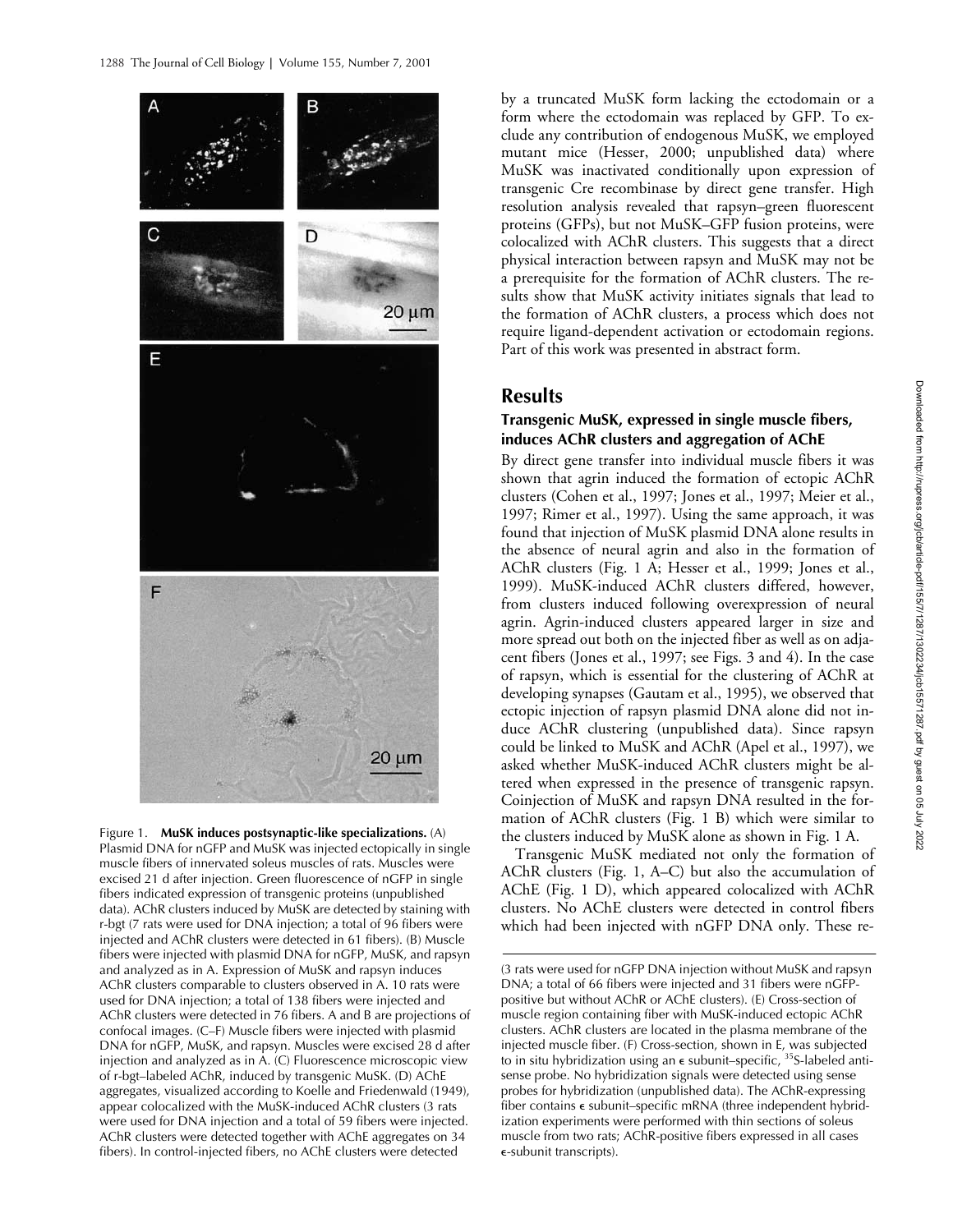

Figure 2. **MuSK and MuSK mutant constructs used for direct gene transfer.** MuSK and MuSK mutant constructs are shown schematically. SP, signal peptide; TM, transmembrane domain. K608 of the wildtype kinase (o) is mutated to K608A (x) in the kinase-inactive MuSK mutants. The cDNAs cloned into pRK5 expression vectors were injected ectopically in single muscle fibers to express the transgenic proteins. Their ability to induce AChR clusters is indicated on the right.

sults demonstrate that MuSK expressed at extrasynaptic sites in innervated muscle fibers caused the formation of AChR and AChE clusters. The AChR clusters could be newly synthesized or result from aggregation of preexisting, extrasynaptic AChR. Therefore, we prepared serial cross-sections of muscle with fibers containing MuSK-induced AChR clusters to examine whether  $\epsilon$  subunit transcript levels were elevated. Since the  $\epsilon$  subunit transcripts of normal innervated muscle are restricted to synaptic nuclei and are not expressed in extrasynaptic fiber regions (Brenner et al., 1990), their appearance was taken as evidence of the expression of new AChR. As shown in Fig. 1 E, AChR were located in the plasma membrane of the injected muscle fiber and appeared to form aggregates of varying size. In situ hybridization of the cross-section shown in Fig. 1 E revealed ectopic expression of  $\epsilon$  subunit transcripts in fibers containing MuSKinduced AChR clusters (Fig. 1 F). Positive hybridization signals were never observed outside the AChR cluster regions

of injected fibers nor in adjacent noninjected fibers (Fig. 1 F), suggesting that MuSK-dependent signals mediate either directly or indirectly expression of  $\epsilon$  subunit gene transcripts and formation of AChR clusters at the sites of MuSK DNA injection.

### **MuSK kinase activity is required for induction of AChR clusters**

Expression of the kinase-inactive mutant  $MuSK<sub>K608A</sub>$  (Glass et al., 1997) in single muscle fibers confirmed that no AChR clusters were induced (Fig. 2). To visualize and demonstrate directly the expression of recombinant MuSK in the injected muscle fibers, we fused GFP with MuSK (MuSK–GFP) and with the kinase-inactive mutant MuSK<sub>K608A</sub> (MuSK<sub>K608A</sub>-GFP), as schematically summarized in Fig. 2. Fig. 3, A and D, demonstrate that both constructs were expressed with similar efficiency. MuSK–GFP gave rise to AChR clusters which were clearly identified with rhodamine-labeled  $\alpha$ -bungarotoxin (r-bgt) (Fig. 3 B). The overlay of the green and red fluorescence confocal images (Fig. 3 C) shows that MuSK–GFP was not strictly colocalized with the AChR clusters. Statistical analysis revealed that in all transgeneexpressing fibers, as marked by GFP, AChR clusters were formed (Fig. 3 F). No AChR clusters, however, were induced by the kinase-inactive mutant  $MuSK<sub>K608A</sub> - GFP$  (Fig. 3, D, E, and G and Fig. 2), demonstrating that kinase activity is required for the induction of AChR clusters. Rapsyn coinjected with the MuSK mutant was unable to form AChR clusters.

# **Inactivation of endogenous MuSK by Cre-mediated recombination of the MuSK gene in single muscle fibers**

The results so far suggest that expression of transgenic MuSK initiates signals which lead to the formation of AChR clusters. However, overexpression of transgenic MuSK could activate the expression of endogenous MuSK, as suggested by Jones et al. (1999). In this case, it would be difficult to ana-



Figure 3. **Induction of ectopic AChR clusters requires MuSK kinase activity.** Rat muscle fibers were injected with expression vectors encoding MuSK-GFP or MuSK<sub>K608A</sub>-GFP and rapsyn. After 21 d, the muscles were excised. Maximum projections of confocal image series show expression of GFP fusion protein (green) and the formation of AChR clusters. AChR clusters are visualized by r-bgt (red). (A) Expression of MuSK–GFP and rapsyn, as indicated. (B) AChR clusters induced by MuSK–GFP. (C) overlay of A and B indicates that MuSK–GFP and AChR clusters are not colocalized. (2 rats were used for DNA injection; a total of 26 fibers were injected and AChR clusters were detected in 14 fibers.) (D) Expression of kinase-inactive MuSK $_{K608A}$ –GFP and rapsyn, as indicated. (E)  $MUSK<sub>K608A</sub> - GFP$ does not induce AChR clusters and coinjected rapsyn is unable to form AChR/rapsyn aggregates. 4 rats were used for DNA injection; a total of 50 fibers were injected and 38 GFP-posi-

tive fibers were detected. (F) Graph illustrates that AChR clusters are detected on all fibers expressing transgenic MuSK. (G) Fibers expressing MuSK<sub>K608A</sub>-GFP display no ectopic AChR clusters.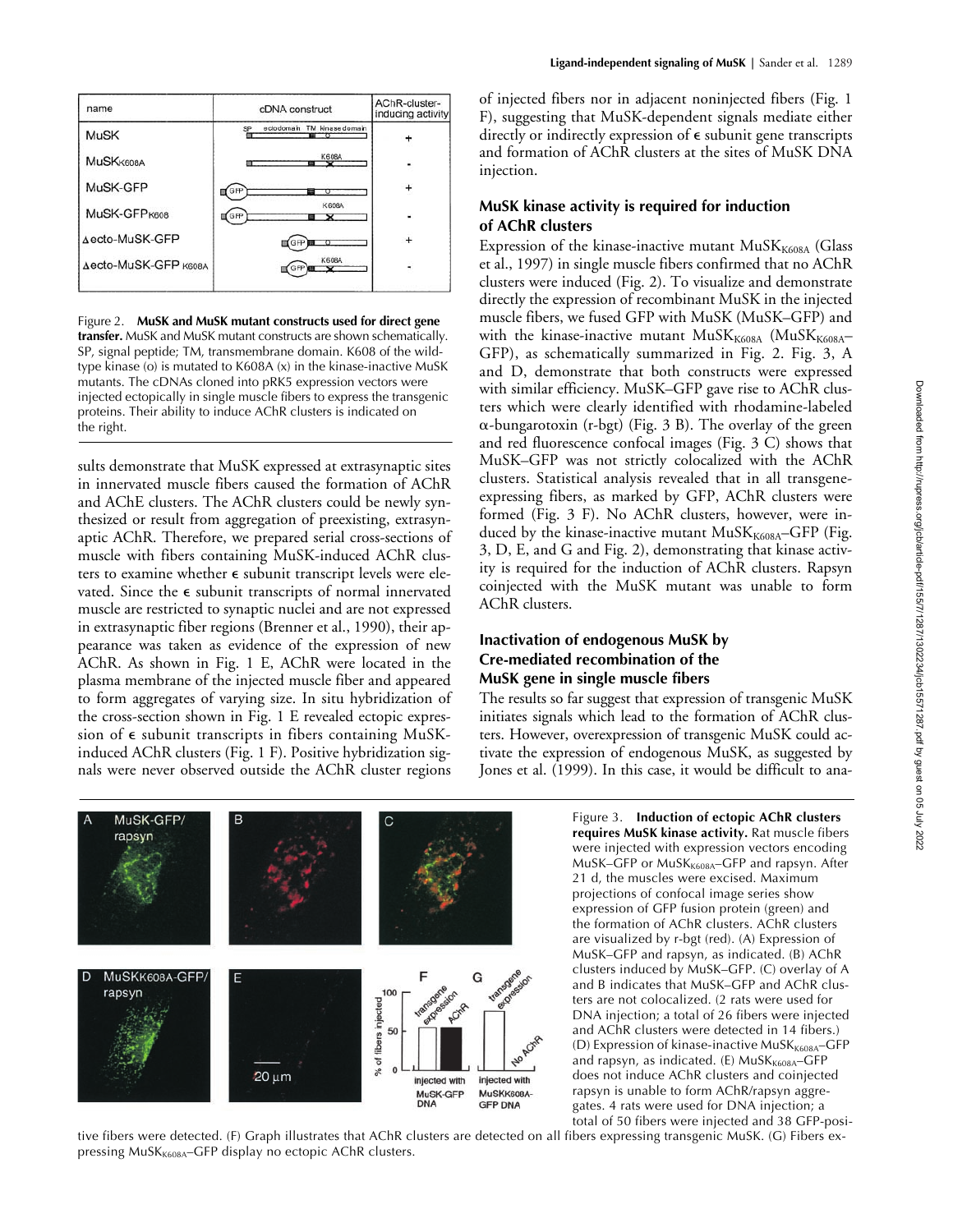lyze the functional role of transgenic MuSK expressed in single muscle fibers. To exclude any contribution of endogenous MuSK in live muscle fibers, endogenous MuSK should be inactivated. Since mice lacking MuSK die at birth (DeChiara et al., 1996), we made use of genetically modified mice where the exon encoding the kinase domain of *MuSK* was flanked by *loxP* sites (unpublished data). In these mice it is possible to express Cre recombinase upon DNA injection. Transgenic Cre should mediate the recombination of the loxP-containing MuSK gene and thus lead to the inactivation of endogenous MuSK. Biochemical analysis of single muscle fibers or immunochemical detection of endogenous MuSK in whole mount muscle preparations using commercially available antibodies lack the sensitivity required to unequivocally establish the presence or absence of endogenous MuSK. Therefore, we developed a bioassay based on the AChR cluster–inducing activity of agrin, which revealed that endogenous MuSK was indeed inactivated locally in fibers expressing Cre: injection of agrin DNA into the extrasynaptic regions of muscle fibers led to the appearance of AChR clusters on the injected and adjacent fibers (Fig. 4 A). In such a view, however, it was not possible to decide on the exact location of the AChR clusters. Cross-sections of single confocal images revealed that the r-bgt–labeled AChR were located in the plasma membrane of the injected and noninjected muscle fibers (unpublished data). Fig. 4 B represents a reconstructed xz projection of the complete confocal image series over the range indicated by white arrows shown in Fig. 4 A. It demonstrated that the injected fiber contained AChR clusters in the plasma membrane "surrounding" the nGFP-expressing fiber.

Since agrin-mediated AChR clustering requires MuSK (Glass et al., 1996; Zhou et al., 1999), AChR clusters should not appear in fibers lacking endogenous MuSK. Therefore, muscle fibers were injected with Cre DNA together with agrin and nGFP. The maximum projection of a confocal image series in Fig. 4 C demonstrates successful gene transfer by the appearance of agrin-induced AChR clusters. Cross-sections of single confocal images (unpublished data) as well as the reconstructed xz projection (Fig. 4 D) of the confocal image series (Fig. 4 C) demonstrated clearly that the Cre-injected fibers, identified by nGFP, were not surrounded by r-bgt fluorescence and thus had not formed AChR clusters. However, AChR clusters were located on fibers adjacent to or in the vicinity of the injected fibers. Thus, the locally restricted gene knock-out of MuSK in the Cre-injected muscle fibers inhibited agrin-mediated AChR cluster formation.

To strengthen the observation that AChR cluster formation was completely prevented in muscle fibers expressing Cre, we developed an additional bioassay using rapsyn–GFP. In cell culture experiments it has been shown previously that rapsyn– GFP forms fluorescently labeled complexes with AChR (Ramarao and Cohen, 1998). If such complexes were also formed in rapsyn–GFP-injected muscle fibers, one could directly and reliably monitor the appearance of AChR clusters. In fact, coinjecting rapsyn–GFP with agrin DNA resulted in the appearance of AChR clusters that were exactly colocalized with rapsyn–GFP (Fig. 5 A) and demonstrated that induction and aggregation of AChR can be readily detected and assigned to the injected muscle fiber. Transgenically expressed rapsyn– GFP is therefore a specific and sensitive marker to monitor





Figure 4. **Cre-mediated inactivation of the** *MuSK* **gene in single**  muscle fibers. Single muscle fibers of *MuSK<sup>loxP/-</sup>* mice were injected with DNA and expression of transgenic products was analyzed 21 d after injection. Excised muscles were incubated with r-bgt to identify AChR clusters. Overlays of green and red fluorescence images are shown. (A) Maximum projection of a confocal image series shows ectopic AChR clusters (red) induced by agrin. The nGFP-expressing fiber (green) on the right has been injected with agrin and nGFP DNA as indicated. Expression of nGFP and the appearance of AChR clusters shows successful expression of the transgenic proteins. The clusters are apparently located on the injected as well as on noninjected fibers. (B) Cross-sections of the confocal images allow to assign AChR clusters to individual muscle fibers. Reconstructed xz projection of the confocal image series (A) over the range (y) marked by white arrowheads. AChR clusters, located in the plasma membrane, surround the nGFP, transgene-expressing muscle fiber (marked by asterisk). AChR clusters are also located on neighboring noninjected fibers. (Bottom) Location of muscle fibers is indicated schematically and AChR cluster–expressing fibers are labeled red. Transgene-expressing fiber is marked by asterisk. (C) Maximum projection of a confocal image series. Two nGFP-expressing fibers (green) had been injected with agrin and nGFP DNA plus Cre DNA to conditionally inactivate endogenous MuSK. Agrin-induced AChR clusters (red) are apparently distributed as in A. Expression of nGFP and AChR clusters shows successful expression of the transgenic proteins. (D) Reconstructed xz projection of the confocal image series (C) over the range (y) marked by white arrowheads. AChR clusters are not found on the nGFP, Cre-expressing muscle fibers (marked by asterisks), but only on neighboring noninjected fibers. Cre-mediated inactivation of endogenous MuSK prevents formation of AChR clusters. (Bottom) Location of muscle fibers is indicated schematically. AChR cluster-expressing fibers are labeled red. Transgene-expressing fibers are marked by asterisks. 7 mice were used for DNA injection; a total of 39 GFP-expressing fibers were analyzed but contained no ectopic AChR clusters.

the appearance of newly formed AChR clusters in vivo. We never observed rapsyn–GFP–AChR clusters in Cre-expressing fibers (Fig. 5 B), demonstrating that local, Cre-mediated DNA recombination in single muscle fibers efficiently inactivated endogenous MuSK and thus prevented agrin-induced activation of AChR expression.

Finally, if MuSK signaling activates AChR expression it should be possible to rescue the Cre-mediated MuSK knock-out by expressing MuSK transgenically. MuSK DNA was therefore coinjected together with Cre and agrin DNA.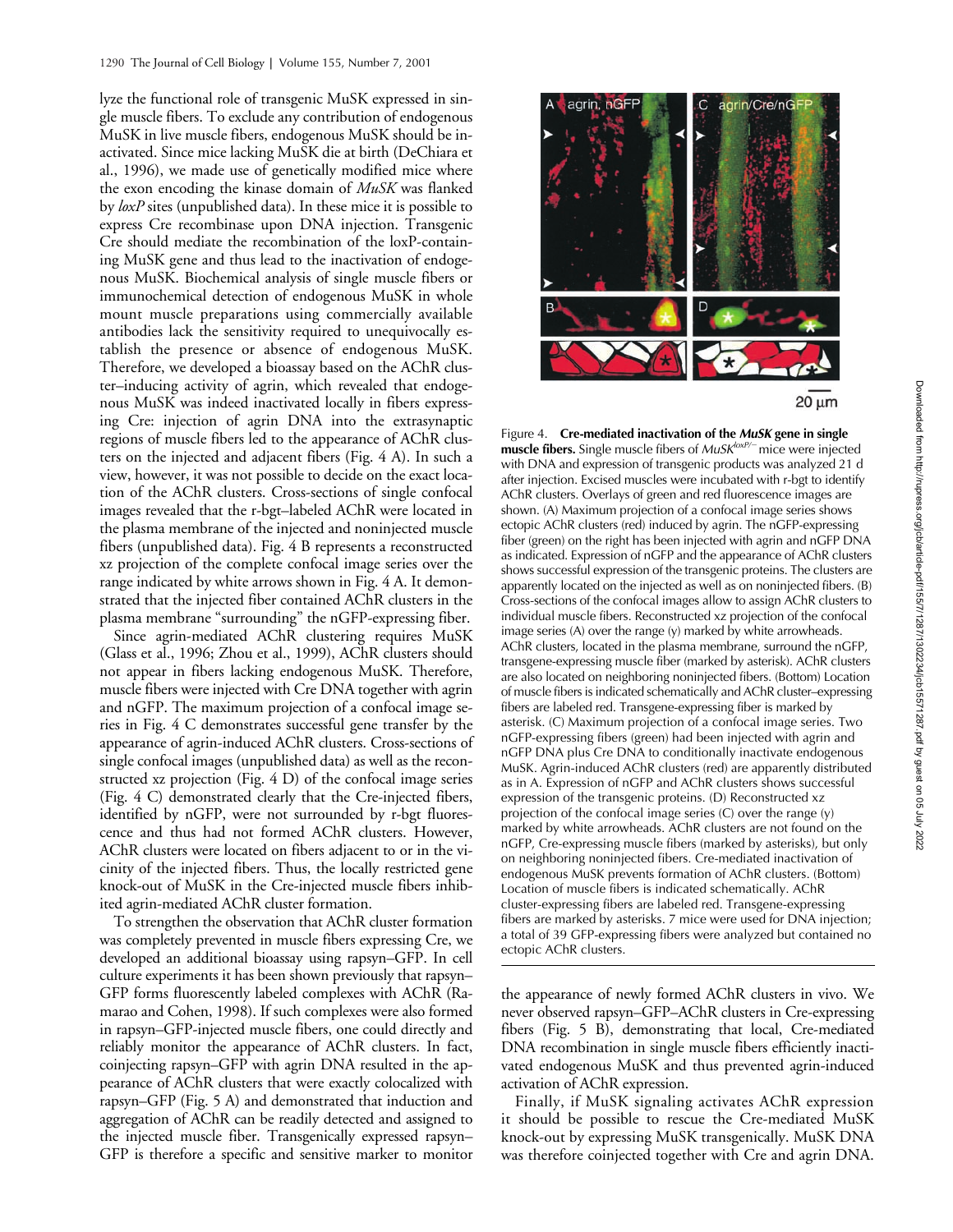

Figure 5. **Rapsyn–GFP identifies ectopically induced AChR clusters.** Single muscle fibers of *MuSKloxP/* mice were injected with DNA, as indicated by asterisks, and expression of transgenic products was analyzed 21 d after injection. The excised muscles were incubated with r-bgt to identify AChR clusters. Overlays of green and red fluorescence images of a confocal image series are shown as maximum projections. (A) Expression of agrin and rapsyn–GFP as indicated. Agrin induces ectopic AChR clusters. AChR in the injected muscle fiber form complexes with rapsyn–GFP and AChR clusters appear yellow in the overlay. The r-bgt labeled AChR clusters on noninjected fibers are red. (2 *MuSK<sup>loxP/-</sup>* mice were used for injection; a total of 43 fibers were injected and 26 fibers expressed agrin and rapsyn–GFP. In all injected transgene-expressing fibers AChRs were colocalized with rapsyn–GFP and appeared yellow). (B) Expression of agrin, Cre, and rapsyn–GFP as indicated. Transgenic Cre inactivates endogenous MuSK. The absence of AChR/rapsyn–GFP clusters demonstrates that the formation of AChR clusters was prevented in injected muscle fibers. Agrin-induced AChR clusters are found only on neighboring noninjected fibers. 2 *MuSK*<sup>loxP/-</sup> mice were used for DNA injection; a total of 40 fibers were injected; 28 fibers expressed agrin and rapsyn–GFP; no AChR clusters were detected on the injected fibers. (C) Expression of agrin, Cre, rapsyn–GFP, and MuSK as indicated. AChR induced in the injected fiber form complexes with rapsyn–GFP and AChR clusters appear yellow in the overlay. The Cre-mediated inactivation of the *MuSK* gene was rescued by expression of transgenic MuSK (3 *MuSK<sup>loxP/-</sup>* mice were used for DNA injection; a total of 62 fibers were injected and 33 fibers expressed agrin and rapsyn–GFP. Endogenous MuSK inactivation was rescued in 22 fibers, which contained AChR/rapsyn–GFP complexes.) (D) Graphic summary of experiments described in A–C shows that Cre-mediated inactivation of endogenous MuSK prevents the formation of AChR clusters. The conditional MuSK gene knock out is rescued with high efficiency by transgenic MuSK: AChR clusters are found in 73% of transgeneexpressing fibers.

Fig. 5 C reveals that AChR/rapsyn–GFP complexes were clustered in the injected muscle fiber and successful expression of transgenic proteins was again confirmed by the agrin-induced AChR clusters on the neighboring fibers. These results, summarized in Fig. 5 D, demonstrate that endogenous MuSK can be inactivated conditionally in single muscle fibers and transgenic MuSK mediates the appearance of AChR clusters in the absence of endogenous MuSK.

## **Ectodomain of transgenic MuSK is not required for induction of AChR clustering**

There is evidence that MuSK signaling requires the ectodomain of MuSK (Apel et al., 1997; Glass et al., 1997). To determine whether MuSK-induced AChR clustering requires the ectodomain, we constructed a mutant lacking the complete extracellular region ( $\Delta$ ectoMuSK; see Fig. 2). Fig. 6 A shows several representative AChR cluster patterns induced by transgenic MuSK. The number and size of the AChR clusters vary to some extent and is probably due to the variable amounts of MuSK expressed upon injection. The expression of  $\Delta$ ectoMuSK led to the formation of AChR clusters (Fig. 6 B), which were comparable to the clusters induced by full length MuSK. Again, to prove successful expression of the transgene in the injected muscle fibers, the  $\Delta$ ectoMuSK construct was fused with GFP where GFP replaced the ectodomain ( $\Delta$ ectoMuSK–GFP; see Fig. 2). Injection of this DNA led to efficient expression of  $\Delta$ ecto-MuSK–GFP, which induced AChR clusters (Fig. 6 C). The kinase-inactive mutant  $\Delta$ ectoMuSK<sub>K608A</sub>–GFP (Fig. 2) was also expressed efficiently, but was unable to induce AChR clusters (Fig. 6 D). Thus, deletion of the ectodomain does not interfere with MuSK's ability to induce aggregation of AChR.

To exclude any contribution of endogenous MuSK, we performed the same experiments in  $Mu\tilde{S}K^{doxP/-}$  mice where endogenous MuSK was inactivated locally in the injected muscle fiber by transgenic Cre. The results demonstrate that  $\Delta$ ectoMuSK–GFP was expressed efficiently (Fig. 7 A) and induced the appearance of AChR clusters (Fig. 7 B). Since endogenous MuSK had been inactivated by Cre, this observation confirms that the ectodomain of MuSK is not an integral component of the mechanisms underlying MuSKinduced AChR expression. The overlay of green and red fluorescence images (Fig. 7 C) suggests that  $\Delta$ ectoMuSK– GFP is not colocalized with r-bgt–labeled AChR.

### **Distribution of AChR clusters, MuSK–GFP, and rapsyn–GFP**

When comparing the distribution of r-bgt–labeled AChR clusters and MuSK–GFP (Fig.  $3$  C) or  $\triangle$ ectoMuSK–GFP (Fig. 7 C), it appeared that the two proteins were not strictly colocalized on the surface of the muscle fibers and MuSK–GFP fusion proteins were observed outside of AChR clusters and vice versa. This was surprising in view of the current model, in which the ectodomain of MuSK has to be structurally linked to AChR. Therefore, one would expect that a significant portion of the AChR clusters overlaps with the GFP-labeled MuSK molecules. Rapsyn is thought to interconnect AChR and MuSK via the hypothetical linker RATL (Apel et al., 1997). Therefore, we analyzed at higher resolution whether rapsyn was distributed like MuSK or was associated more strictly with AChR (as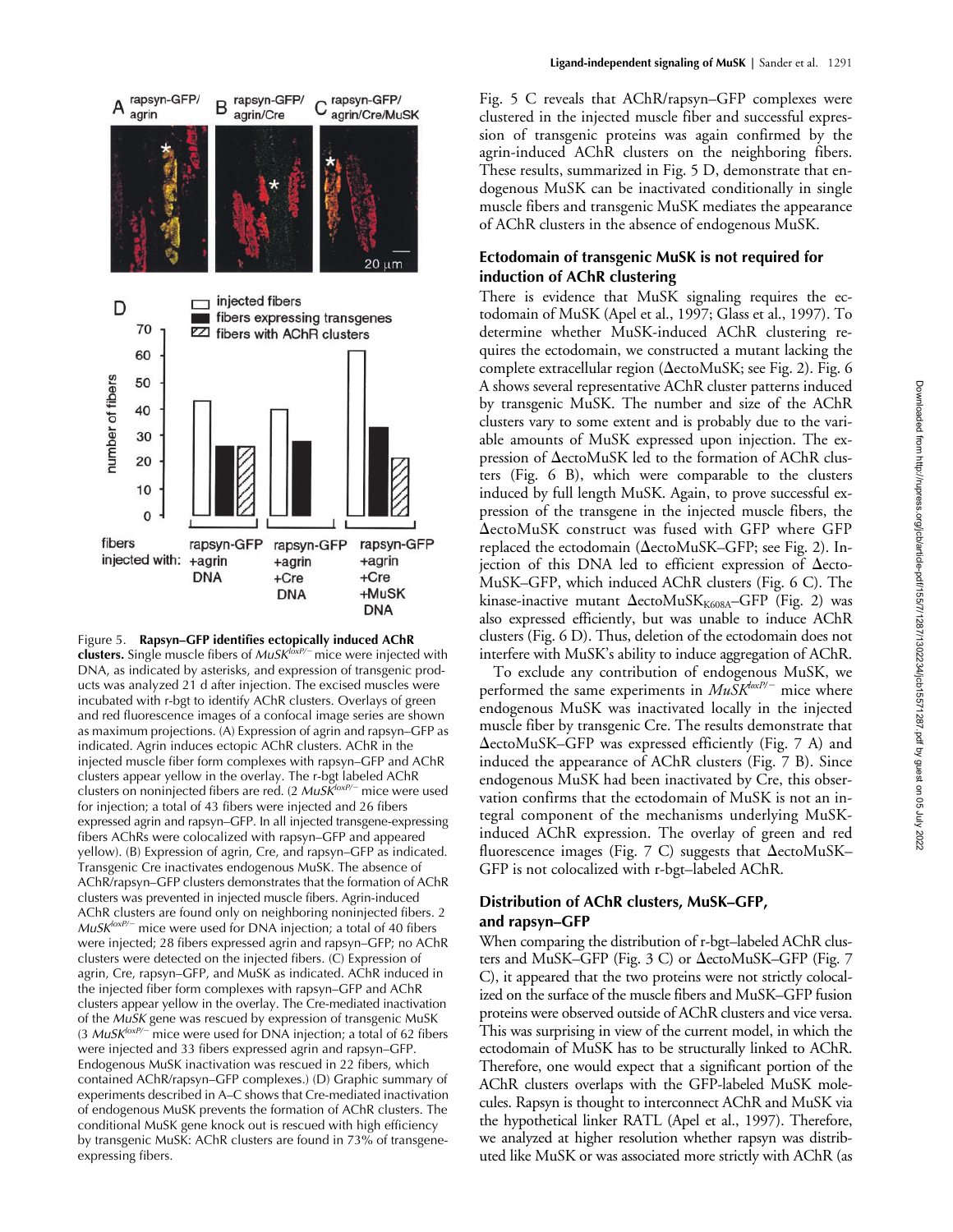

Figure 6. **MuSK lacking the ectodomain induces AChR clusters.** Rat muscle fibers were injected with DNA of rapsyn and MuSK mutants. After 21 d, muscles were excised. MuSK-induced AChR clusters were visualized by r-bgt. (A) Expression of MuSK–GFP and rapsyn, as indicated, induces AChR clusters. Several different AChR cluster patterns are presented and demonstrate that size and shape of MuSK-induced clusters may vary, probably depending on the concentration of transgenic MuSK expressed upon direct gene transfer. (B) Expression of ectoMuSK–GFP and rapsyn, as indicated, induces AChR clusters similar to that shown in A (4 rats were used for DNA injection; a total of 47 fibers were injected and AChR clusters were detected on 28 fibers). (C) Diagram:  $\Delta$ ectoMuSK–GFP induces AChR clusters as observed in A and B. In all transgene-expressing fibers, AChR clusters are formed (3 rats were used for DNA injection; a total of 48 fibers were injected; 28 fibers expressed  $\Delta$ ectoMuSK–GFP and AChR clusters were detected on all 28 fibers). (D) Diagram: kinase-inactive  $\Delta$ ectoMuSK<sub>K608A</sub>–GFP fails to induce AChR clusters (2 rats were used for DNA injection; a total of 25 fibers were injected and 14  $\Delta$ ectoMuSK<sub>K608A</sub>–GFP-expressing fibers were detected; none of the fibers had ectopic AChR clusters).

indicated already in Fig. 5). MuSK and rapsyn–GFP were injected ectopically to induce AChR clusters and the distribution of rapsyn–GFP relative to AChR clusters was analyzed by confocal microscopy. Single sections revealed that rapsyn–GFP was strictly colocalized with AChR stained by r-bgt (Fig. 8, A–C). In contrast, when MuSK–GFP and rapsyn were injected, MuSK–GFP displayed a different distribution and was spatially distinct from AChR clusters (Fig. 8, E–G).

This was confirmed by a colocalization analysis using all sections of the confocal image series (see Materials and methods). Fig. 8, D and H, show two-dimensional graphs from colocalization histograms of the MuSK/rapsyn–GFPand MuSK–GFP/rapsyn-injected fibers, respectively. The intensity of the GFP fluorescence is plotted on the x-axis and r-bgt fluorescence on the y-axis; the intensity contrast of the two channels was scaled similarly. Data points located

near the diagonal line (running through the origin, slope of 1) thus indicate colocalization. From Fig. 8 D it can be seen that all data points were located proximal to the diagonal and are therefore in accordance with the view that rapsyn– GFP and AChR form stoichiometric complexes. In Fig. 8 H, the data points displayed no high degree of codistribution, indicating that MuSK–GFP and AChR were not colocalized. This suggests that a physical link between MuSK– GFP and rapsyn is not a prerequisite for the formation of AChR clusters, which are induced by MuSK kinase activity.

# **Discussion**

Using the gene transfer method, in which plasmid DNA is directly injected into individual muscle fibers of adult rats (Jones et al., 1997; Sander et al., 2000), we tested whether



Figure 7. **AChR clusters are induced by transgenic MuSK lacking the ectodomain.** Single muscle fibers of *MuSKloxP/* mice were injected with DNA of  $\Delta$ ectoMuSK–GFP and Cre. Expression of transgenes was analyzed 21 d after injection. The excised muscles were incubated with r-bgt to identify AChR clusters. Maximum projections of confocal image series are shown. (A) Expression of ΔectoMuSK–GFP (green fluorescence indicates successful expression of transgenes) and Cre. (B) AChR clusters are formed in absence of endogenous MuSK which has been inactivated by transgenic Cre (a *MuSKloxP/* mouse was used for injection; a total of 22 fibers were injected; 11 fibers expressed ectoMuSK–GFP and 10 of these fibers had ectopic AChR clusters). (C) Overlay of green and red fluorescence images:  $\Delta$ ectoMuSK–GFP is not colocalized with AChR clusters.

# ∆ectoMuSK-GFP/Cre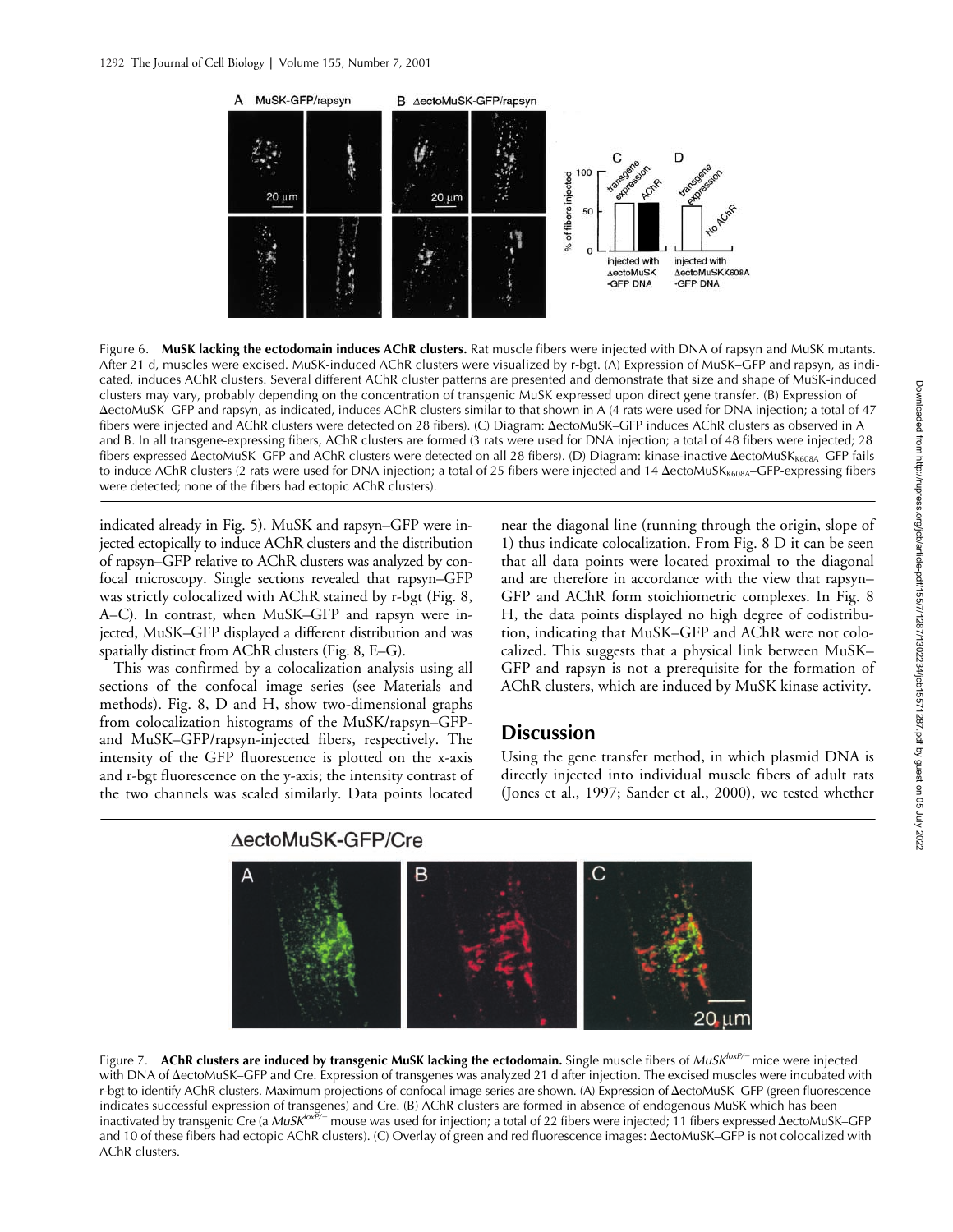# MuSK/rapsyn-GFP



Figure 8. **Rapsyn–GFP/AChR and MuSK–GFP/AChR distribution at ectopic MuSK-induced AChR clusters.** Rat muscle fibers were injected with plasmid DNA. After 21 d, the muscles were excised. AChR were stained with r-bgt. Confocal image series were recorded to analyze at high resolution whether rapsyn and MuSK are colocalized with AChR clusters. (A) A single section of a confocal image series shows expression of MuSK and rapsyn–GFP (green), as indicated. (B) MuSK-induced AChR clusters (red). (C) AChR clusters and rapsyn–GFP are colocalized as shown by overlay of green and red fluorescence images. (E) A single section of a confocal image series shows expression of MuSK–GFP (green) and rapsyn, as indicated. (F) MuSK-induced AChR clusters (red). (G) AChR clusters and MuSK–GFP are not colocalized as shown by overlay of green and red fluorescence images. (D) Statistical colocalization analysis of all sections of a confocal image series of a transfected fiber was performed (see Materials and methods). The relative fluorescence intensities of rapsyn–GFP (x-axis) are plotted against the relative fluorescence intensities of r-bgt–labeled AChR clusters (y-axis). Data points are located near the diagonal, showing that rapsyn–GFP is colocalized with AChR. (H) Statistical colocalization analysis, as in D, for MuSK–GFP. Data points are scattered, showing that MuSK–GFP is not colocalized with AChR.

MuSK, as a component of the putative agrin receptor complex, could induce postsynaptic specializations at ectopic sites in a ligand-independent manner. Overexpression of receptor tyrosine kinases has been shown to lead to their ligand-independent activation, presumably by increased formation of dimers (Schlessinger and Ullrich, 1992; Hubbard et al., 1998). A similar mechanism may activate MuSK when it is expressed ectopically in muscle fibers. Our results show that the expression of MuSK, but not  $MuSK<sub>K608A</sub>$ , leads to the appearance of AChR clusters and  $\epsilon$  subunit gene transcripts at the site of gene transfer. Furthermore, AChE aggregates were colocalized with the AChR clusters. So far, no kinase-signaling pathways have been detected that respond to agrin/MuSK activation. However, the fact that overexpression of MuSK in the absence of neural agrin leads to the ectopic appearance of  $\epsilon$  subunit mRNA indicates that MuSK-mediated signals could influence gene transcription of the AChR subunit genes and possibly other synaptically expressed genes. Whether this gene induction is directly dependent on MuSK kinase activity or on proteins that bind to activated MuSK (Zhou et al., 1999; Herbst and Burden, 2000) remains to be investigated. There is also the possibil-

ity that signaling was indirectly mediated by erbB receptors, which appear to become concentrated at the MuSK scaffold (Burden, 1998; Meier et al., 1998). Recent findings showed that erbB3-deficient mice (Riethmacher et al., 1997), as well as erbB2-deficient mice with a heart-specific erbB2 rescue (Morris et al., 1999), display only minor deficits in early postsynaptic development, suggesting that erbB receptor kinase signaling may not be linked to MuSK to activate AChR subunit gene expression.

The MuSK kinase signal is thought not to be sufficient to elicit MuSK action (Glass et al., 1997). Additional domains located in the extracellular region of MuSK appear to be required for the clustering of AChR. The ectodomain mediates agrin-dependent activation via the putative receptor MASC and may interact physically with a hypothetical linker, RATL, to allow MuSK to recruit rapsyn–AChR complexes to a primary scaffold in the postsynaptic membrane (Apel et al., 1997). However, in myotubes cultured from  $\hat{M\!u}$ SK<sup>-/-</sup> mutant mice it was observed that AChR clusters are also induced in a ligand-independent manner by MuSK, even without being colocalized with AChR clusters (Zhou et al., 1999). Using cultured  $MuS K^{-/-}$  myotubes, the authors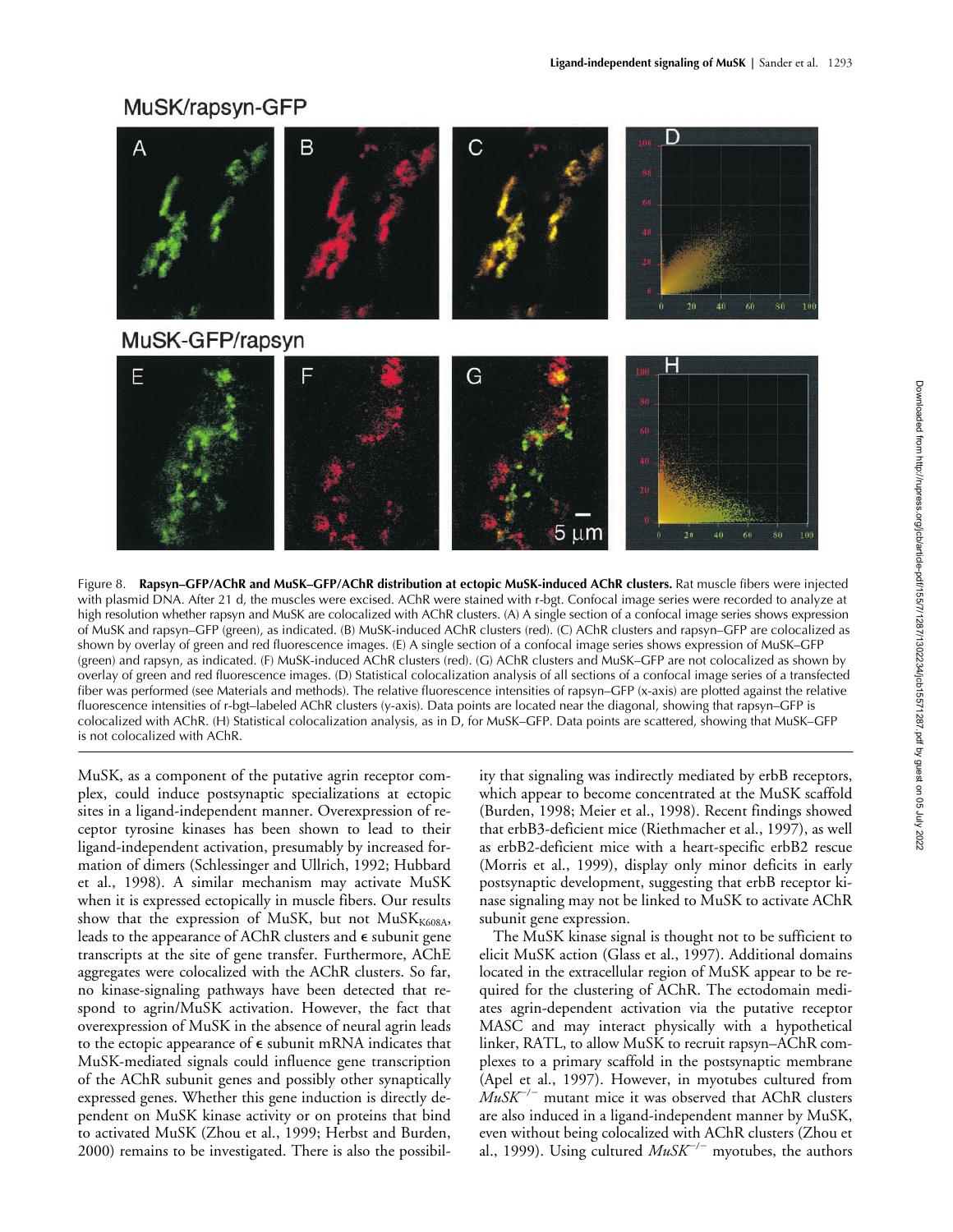demonstrated that formation of agrin-induced as well as spontaneous AChR clusters requires MuSK.

Gene transfer experiments in single muscle fibers demonstrate now that AChR clusters can be induced by spontaneous MuSK kinase activity in vivo. Since the AChR-inducing activites of MuSK and  $\Delta$ ectoMuSK are similar, the clustering process appears not to require additional signals mediated by the ectodomain of MuSK. Jones et al. (1999) induced AChR clusters in muscle fibers by expressing transgenic MuSK chimeras. They found endogenous MuSK associated with the ectopic AChR clusters and concluded that endogenous MuSK, recruited by the transgenic kinase activity, induced AChR clustering via its ectodomain. If the ectodomain was actually required for the formation of AChR clusters one would assume that expression of transgenic full length MuSK, which would not need to recruit endogenous MuSK, was more potent in the induction of AChR clusters than the truncated  $\Delta$ ectoMuSK mutant. However, this was not the case, indicating that kinase activity is sufficient to induce AChR clusters.

Nevertheless, endogenous MuSK has to be inactivated to exclude any contribution to the observed changes induced by transgenic MuSK and MuSK mutants. Conditional MuSK gene knock out has been achieved in  $MuS K^{boxP/-}$  mice by expressing transgenic Cre. Using the agrin-mediated formation of ectopic AChR clusters as bioassay we showed that endogenous MuSK is inactivated, which prevents the formation of ectopic AChR clusters. The fact that the local MuSK gene knock out is rescued by transgenic MuSK supports the view that agrin requires MuSK to induce AChR clusters. The inactivation of endogenous MuSK, combined with the expression of MuSK mutants lacking the entire ectodomain, demonstrates in addition that the ectodomain of MuSK can be deleted or replaced by GFP without obvious effects on the ability to induce AChR clusters. The apparently ligandindependent activation of MuSK is thus sufficient to initiate signals that lead to the formation of AChR clusters and postsynaptic-like specializations. As there are only very few preexisting AChR in extrasynaptic regions of innervated muscle fibers, it is assumed that transgenic MuSK leads to the production of new AChR which are then organized into clusters.

The AChR clusters induced upon expression of MuSK or of MuSK and rapsyn together do not differ significantly in size and shape, indicating that the endogenous pool of rapsyn is sufficient for the formation of ectopic AChR clusters. In heterologous expression systems transgenic rapsyn self-aggregates and promotes clustering of AChR when both proteins are coexpressed (Froehner et al., 1990; Phillips et al., 1991). However, expression of rapsyn in ectopic muscle fiber regions does not result in the appearance of AChR clusters, demonstrating that AChR are not simply recruited and clustered from preexisting AChR by transgenic rapsyn, as may be the case in cultured myotubes.

AChR clusters are also induced by agrin in  $MuS K^{-1}$ cell cultures transfected with MuSK mutants lacking the putative RATL binding domain, indicating that MuSK–rapsyn/ RATL interactions are dispensable for at least some aspects of MuSK function (Zhou et al., 1999). The finding that the GFP-labeled kinase and AChR clusters can be spatially distinct in muscle fibers lends support to the view that the



Figure 9. **Model of MuSK-initiated synapse formation.** (1) MuSK accumulates to reach a critical threshold in central regions of developing muscle fibers. Spontaneous kinase activity induces small accumulations of AChR, similar to those we observe upon transgenic expression of MuSK. (2) Agrin released by incoming motor axons supports the formation of denser accumulations by locally activating MuSK, possibly by mechanisms suggested in previous models (Zhou et al., 1999). The local action of MuSK and the local secretion of agrin reinforce each other to generate the extreme density of postsynaptic proteins encountered at the neuromuscular junction. See Discussion for further information.

rapsyn/AChR clustering process does not require a structural linker protein between MuSK and AChR. MuSK signals act locally restricted, since transgenic MuSK–GFP is not transported over a wide distance but is expressed within a spatially limited range at the DNA injection site, where it determines formation of AChR clusters.

These results lead to the hypothesis that MuSK signals mediate an increased expression of AChR subunits which are assembled to form complexes with endogenous rapsyn. Postsynaptic specializations develop only at sites where MuSK is concentrated, under natural conditions at contact sites of nerve and muscle. The clustering of AChR that we observe upon transgenic expression of MuSK may thus reflect a physiological process occurring before synapse formation. It was reported that in topoisomerase-deficient mice, motor axons are not developed. Yet, there are AChR concentrated in the central region of the diaphragm muscle (Yang et al., 2000). This suggests that the accumulation of AChR occurs in the absence of neuronal factors. However, AChR are not accumulated in muscle fibers lacking MuSK, although motor axons are present in these muscles (DeChiara et al., 1996), demonstrating that MuSK is required for the accumulation of AChR. While this paper was under review, two papers were published where AChR expression was investigated in embryonic mutant mice lacking agrin, MuSK, rapsyn, and/or motor nerves (Lin et al., 2001; Yang et al., 2001). The results show that MuSK and rapsyn are required for early postsynaptic differentiation which occurs in absence of agrin or motor axons. In this scenario (Fig. 9) MuSK accumulates in the central, developmentally oldest region of muscle fibers. Reaching a critical threshold, spontaneous kinase activity is strong enough to induce accumulations of AChR, similar to those we observe upon transgenic expression of MuSK. In a second step, agrin (and possibly other factors) released by incoming motor axons might favor the formation of denser accumulations by locally activating MuSK. The local action of MuSK and the local secretion of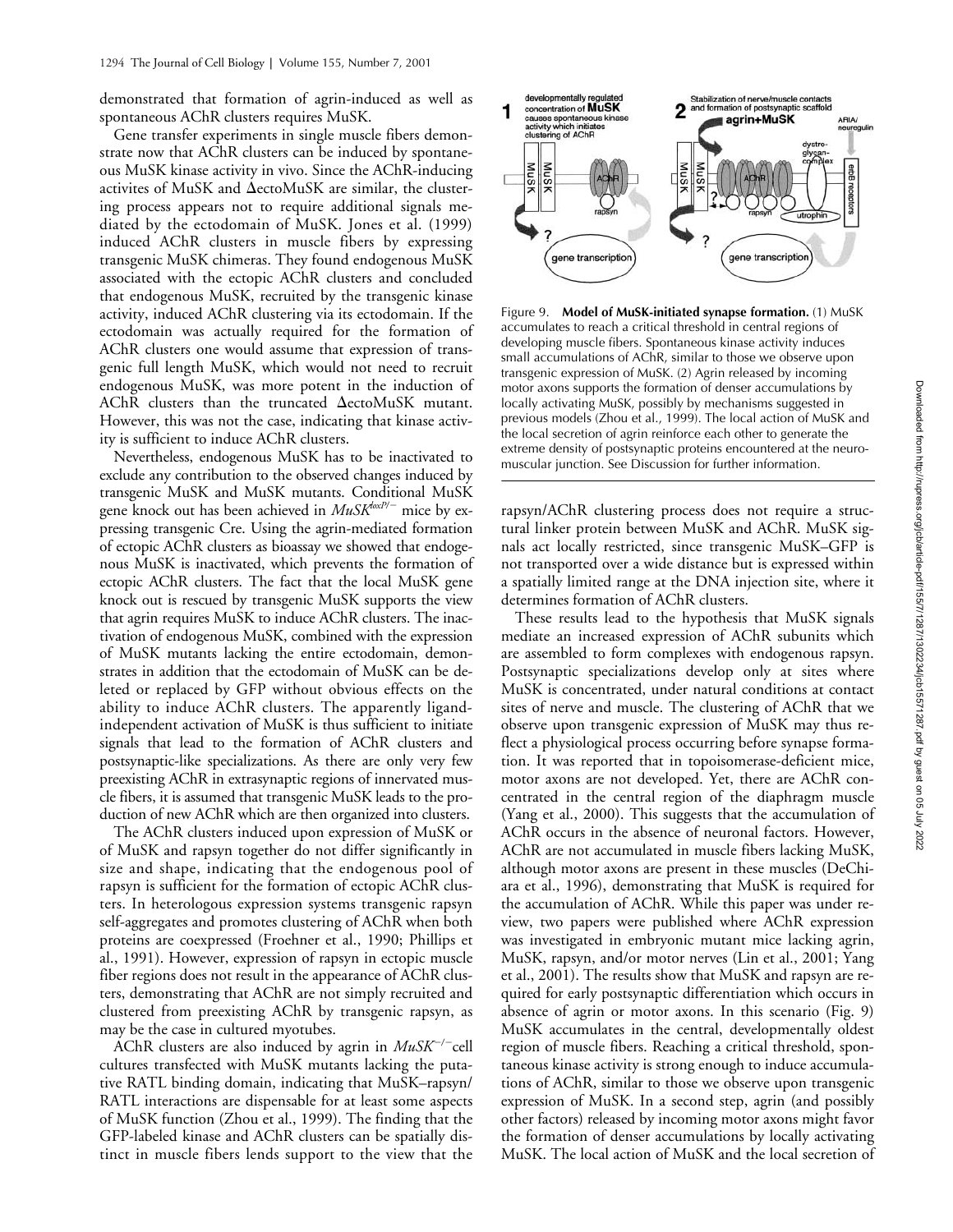agrin might reinforce each other to generate the extreme density of postsynaptic proteins encountered at the neuromuscular junction.

# **Materials and methods**

#### **Expression plasmids**

**nGFP plasmid DNA.** The pRK5/pRK7 expression vectors (Schall et al., 1990) contain the cytomegalovirus early promoter/enhancer that mediates transcription of downstream DNA inserts fused to SV-40 termination and polyadenylation signals. The modified version of GFP with enhanced fluorescence and "humanized codon usage" in pTR-UF5 (Zolotukhin et al., 1996) was amplified by PCR and ligated using the XbaI-HindIII restriction sites into a pRK5 vector containing the SV-40 nuclear transport signal (Lanford et al., 1988) and named pRK5-nGFP.

**MuSK.** MuSK-cDNA was isolated by RT-PCR and cloned with EcoRI (5) and Xbal (3') in pRK5 according to Hesser et al. (1999).

**MuSK–GFP.** A XhoI cloning site was introduced into the MuSK cDNA at nucleotides 100–105 and an EcoRV site at nucleotides 106–111. Both mutations were introduced by site-directed mutagenesis in two steps using PCR (QuickChange Site-directed Mutagenesis Kit; Stratagene). GFP was amplified by PCR using the corresponding primers to ligate the product into the mutated MuSK cDNA. The following primer pair was used for PCR amplification of GFP: the 5' sense primer was AACTCGAGAGCAAGGGC-GAGGAACTGTTC, adding an XhoI site and at the same time replacing the start codon; the 3' antisense primer was TTGATATCGTACAGCTCGTC-CATGCCATG, adding an EcoRV site and replacing the stop codon of GFP. The ligation of the GFP with XhoI (5') and EcoRV  $(3')$  in the mutated MuSK (XhoI, EcoRV) resulted in MuSK–GFP.

**ectoMuSK.** XhoI cloning sites were introduced into the MuSK cDNA at nucleotides 100–105 and at nucleotides 1,432–1,437. These mutations were also introduced by site-directed mutagenesis. Restriction with XhoI and religation resulted in a MuSK mutant construct where the entire ectodomain but not the signal peptide was deleted.

**ectoMuSK–GFP.** The PCR-amplified GFP sequence, flanked by XhoI sites, was inserted at the XhoI site of  $\Delta$ ectoMuSK as described above to yield  $\Delta$ ectoMuSK–GFP, where the ectodomain excluding the signal peptide was replaced by GFP. The following primer pair was used for PCR amplification of GFP: the 5' sense primer was AACTCGAGAGCAAGGGC-GAGGAACTGTTC, adding an XhoI site and replacing the start codon; the 3 antisense primer was TTCTCGAGGTACAGCTCGTCCATGCCATG, also adding an XhoI and replacing the stop codon of GFP.

**MuSK<sub>K608A</sub>.** MuSK cDNA in the pRK5 vector was mutated by replacing K608 to A608 using the site-directed mutagenesis kit from Stratagene. The kinase activity-deficient mutant MuSK<sub>K608A</sub> was described by Glass et al. (1997).

**ΔectoMuSK<sub>K608A</sub>-GFP.** The K608 residue of the fusion construct, Δecto-MuSK-GFP, was mutated as described for MuSK<sub>K608A</sub>. The resulting gene product has its ectodomain replaced by GFP and lacks kinase activity.

**Rapsyn.** The 1A15 cDNA clone encoding mouse muscle 43K protein, rapsyn (Froehner, 1989), was obtained from Dr. S. Froehner (University of North Carolina, Chapel Hill, NC) and was subcloned in pRK7.

**Rapsyn–GFP.** The rapsyn–GFP expression vector was obtained from Dr. J. Cohen (Harvard Medical School, Boston, MA) (Ramarao and Cohen, 1998).

Agrin. The vector containing neural agrin, cAgrin<sub>7A4B8</sub> (Denzer et al., 1995) was provided by Dr. M. A. Ruegg (University of Basel, Basel, Switzerland).

**Cre recombinase.** The Cre cDNA has a nuclear localization signal n and was excised by EcoRI and XbaI from pMC-Cre (Gu et al., 1993) and ligated into pRK5 to yield pRK5-nCre.

#### **Transgenic mice**

Homozygous *MuSK*<sup>loxP</sup>/loxP</sup> and heterozygous *MuSK*<sup>loxP/-</sup> mutant mice were generated by Dr. B.A. Hesser (Hesser, 2000; unpublished data). A genomic fragment of 6.3 kb that contained the MuSK kinase exon domain was cloned into pSP72 (Promega) and used for the construction of the targeting vector. In the introns flanking the kinase domain at the 5' and 3' end  $\log P$ sites were introduced. The targeting vector was introduced into embryonic stem cells and the resulting cell clones were injected into blastocysts derived from C57Bl/6J mice (at BRL Füllinsdorf, Switzerland).

#### **Muscle fiber injection**

Muscle fibers were injected as described previously (Jones et al., 1997; Sander et al., 2000). Sprague Dawley rats (*rattus norvegicus*) of  $\sim$ 150 g

body weight (4–5-wk-old) were anesthetized with Nembutal (Abbott Laboratories) at a dosage of 50 mg/kg. The soleus muscle of the left hind leg was surgically exposed. Micropipettes were filled with injection solution that consisted of 90 mM KCl, 15 mg/ml Fast Green FCF (Sigma-Aldrich) and each plasmid DNA at a concentration of 100 ng/ $\mu$ l. Air pressure pulses of 1 psi for 0.2–0.3 s were used to inject the DNA into individual muscle fibers. A reference electrode was used to measure the membrane potential of the injected fiber and injection was visualized directly by Fast Green FCF.

#### **Histological analysis**

3 or 4 wk after injection, animals were killed by  $CO<sub>2</sub>$  to excise soleus muscles, which were kept in Ringer's solution (135 mM NaCl, 5.4 mM KCl, 1 mM  $MgCl<sub>2</sub>$ , 1.8 mM CaCl<sub>2</sub>, 5 mM Hepes) for further analysis. The muscles were pinned to Sylgard-lined plastic dishes and then incubated for 1 h at RT in 2 µg/ml r-bgt (Molecular Probes) in Ringer's solution. Labeled AChR and GFP fluorescence were viewed with a ZEISS Axioplan microscope.

AChE activity was visualized according to Koelle and Friedenwald (1949). The number of fibers expressing AChR clusters, nGFP, or GFPtagged proteins (as applicable) was determined and compared with the total number of fibers initially injected.

For confocal microscopy, fluorescently labeled muscles were fixed for 3 min in PBS containing 4% paraformaldehyde. A thin layer of muscle fibers containing the regions of interest was prepared and mounted in CITI-FLUOR onto high quality glass coverslips. Confocal image series were recorded on a Leica confocal laser scanning unit, TCS NT, which was coupled to a Leica DM IRB microscope. The image series were processed using the TCS NT software (Leica). For colocalization analysis, the original three-dimensional data were first deconvolved with the HUYGENS2 software (SVI; Hilversum) and then further processed with the CO-LOCALISA-TION module of the IMARIS 3D visualization program (Bitplane). Intensity values of corresponding individual voxels (volume pixels) of the green and the red fluorescence channel of a three-dimensional dataset were plotted as a two-dimensional graph (displaying occurrence of individual combinations of green fluorescence intensities, x-axis and red fluorescence intensities, y-axis). In situ hybridization was performed as detailed in Kues et al. (1995).

We thank G. Giese for help with the confocal image analysis and T. Margrie for critical reading the manuscript.

The work was supported by the Deutsche Forschungsgemeinschaft (SFB317).

Submitted: 7 May 2001 Revised: 31 October 2001 Accepted: 2 November 2001

# **References**

- Apel, E.D., D.J. Glass, L.M. Moscoso, G.D. Yancopoulos, and J.R. Sanes. 1997. Rapsyn is required for MuSK signaling and recruits synaptic components to a MuSK-containing scaffold. *Neuron.* 18:623–635.
- Brenner, H.R., V. Witzemann, and B. Sakmann. 1990. Imprinting of acetylcholine receptor messenger RNA accumulation in mammalian neuromuscular synapses. *Nature*. 344:544–547.
- Burden, S.J. 1998. The formation of neuromuscular synapses. *Genes. Dev.* 12:133– 148.
- Cohen, I., M. Rimer, T. Lomo, and U.J. McMahan. 1997. Agrin-induced postsynaptic-like apparatus in skeletal muscle fibers in vivo. *Mol. Cell. Neurosci.* 9:237–253.
- DeChiara, T.M., D.C. Bowen, D.M. Valenzuela, M.V. Simmons, W.T. Poueymirou, S. Thomas, E. Kinetz, D.L. Compton, E. Rojas, J.S. Park, et al. 1996. The receptor tyrosine kinase MuSK is required for neuromuscular junction formation in vivo. *Cell.* 85:501–512.
- Denzer, A.J., M. Gesemann, B. Schumacher, and M.A. Ruegg. 1995. An amino terminal extension is required for the secretion of chick agrin and its binding to extracellular matrix. *J. Cell Biol.* 131:1547–1560.
- Froehner, S.C. 1989. Expression of RNA transcripts for the postsynaptic 43 kDa protein in innervated and denervated rat skeletal muscle. *FEBS Lett.* 249: 229–233.
- Froehner, S.C., C.W. Luetje, P.B. Scotland, and J. Patrick. 1990. The postsynaptic 43K protein clusters muscle nicotinic acetylcholine receptors in *Xenopus* oocytes. *Neuron.* 5:403–410.
- Froehner, S.C. 1991. The submembrane machinery for nicotinic acetylcholine re-